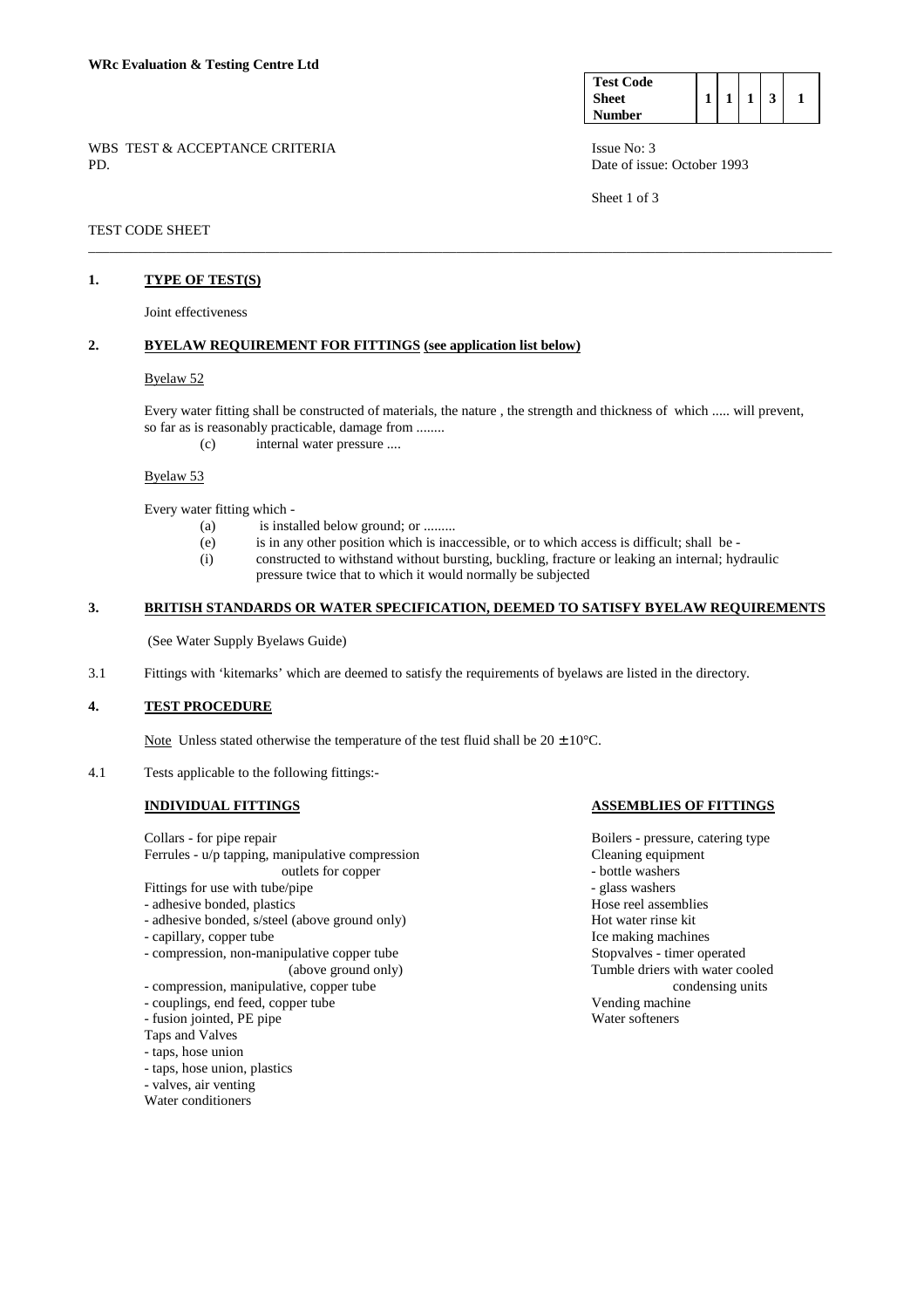| <b>Test Code</b> |  |  |  |
|------------------|--|--|--|
| <b>Sheet</b>     |  |  |  |
| Number           |  |  |  |

 Issue No: 3 Date of Issue: October 1993

Sheet 2 of 3

# **(A) CAPILLARY AND COMPRESSION FITTINGS FOR COPPER TUBES**

(Derived from BS 864, Part 2, Clause 13.1)

# TEST METHOD

 Hydraulic type test for assembled joints. Connect the inlet of the fitting to a pressurised water supply in accordance with Setting-up Procedure IGN 1-50-61 with the outlet of the fitting sealed. Apply an internal hydraulic pressure of  $20 \pm 0.5$  bar for a time of 15 minutes  $\pm$  30 seconds.

\_\_\_\_\_\_\_\_\_\_\_\_\_\_\_\_\_\_\_\_\_\_\_\_\_\_\_\_\_\_\_\_\_\_\_\_\_\_\_\_\_\_\_\_\_\_\_\_\_\_\_\_\_\_\_\_\_\_\_\_\_\_\_\_\_\_\_\_\_\_\_\_\_\_\_\_\_\_\_\_\_\_\_\_\_\_\_\_\_\_\_\_\_\_\_\_\_\_\_\_\_\_\_

## **5. ACCEPTANCE CRITERIA**

For the duration of the test there shall be no sign of leakage or other defect in the fittings in the fittings or in the joint.

\_\_\_\_\_\_\_\_\_\_\_\_\_\_\_\_\_\_\_\_\_\_\_\_\_\_\_\_\_\_\_\_\_\_\_\_\_\_\_\_\_\_\_\_\_\_\_\_\_\_\_\_\_\_\_\_\_\_\_\_\_\_\_\_\_\_\_\_\_\_\_\_\_\_\_\_\_\_\_\_\_\_\_\_\_\_\_\_\_\_\_\_\_\_\_\_\_\_\_\_\_\_\_\_\_

## **(B) DRAW OFF TAPS AND ABOVE GROUND STOPVALVES**

(Derived from BS 1010, Part 2, Clause 1.7.2)

## TEST METHOD

 Hose union taps. Connect the inlet of the fitting to a pressurised water supply in accordance with Setting-up Procedure IGN 1-50-61. With the tap (valve) in the fully open position and the outlet sealed, apply an internal hydraulic pressure of  $20 \pm 0.5$  bar for a time of  $60 \pm 5$  seconds.

# **5. ACCEPTANCE CRITERIA**

For the duration of the test the hose union tap shall show no sign of leakage.

## **(C) FOOD AND DRINK VENDING MACHINES**

(Derived from BS 5071, Clause 4.6.5)

## TEST METHOD

 Connect the inlet to a pressurised water supply in accordance with Setting-up Procedure IGN 1-50-61. Apply 2.0 times the rated operational pressure  $(\pm 0.5$  bar within range 4-30 bar), for a time of 5 minutes  $\pm 10$  seconds.

\_\_\_\_\_\_\_\_\_\_\_\_\_\_\_\_\_\_\_\_\_\_\_\_\_\_\_\_\_\_\_\_\_\_\_\_\_\_\_\_\_\_\_\_\_\_\_\_\_\_\_\_\_\_\_\_\_\_\_\_\_\_\_\_\_\_\_\_\_\_\_\_\_\_\_\_\_\_\_\_\_\_\_\_\_\_\_\_\_\_\_\_\_\_\_\_\_\_\_\_\_\_\_\_\_

## **5. ACCEPTANCE CRITERIA**

For the duration of the test there shall be no leakage from the appliance or from the liquid conveying system.

\_\_\_\_\_\_\_\_\_\_\_\_\_\_\_\_\_\_\_\_\_\_\_\_\_\_\_\_\_\_\_\_\_\_\_\_\_\_\_\_\_\_\_\_\_\_\_\_\_\_\_\_\_\_\_\_\_\_\_\_\_\_\_\_\_\_\_\_\_\_\_\_\_\_\_\_\_\_\_\_\_\_\_\_\_\_\_\_\_\_\_\_\_\_\_\_\_\_\_\_\_\_\_\_\_

## **(D) DRAW-OFF TAPS WITH METAL BODIES DRAW-OFF TAPS WITH PLASTIC BODIES**

(Derived from BS 5412)

## TEST METHOD

 Body downstream test. Mount the tap in the test circuit with the obturator open and the outlet closed. Apply an internal hydraulic pressure in accordance wit Setting-up Procedure IGN 1-50--61 of 4 ± 0.2 bar for a duration of  $60 \pm 5$  seconds.

\_\_\_\_\_\_\_\_\_\_\_\_\_\_\_\_\_\_\_\_\_\_\_\_\_\_\_\_\_\_\_\_\_\_\_\_\_\_\_\_\_\_\_\_\_\_\_\_\_\_\_\_\_\_\_\_\_\_\_\_\_\_\_\_\_\_\_\_\_\_\_\_\_\_\_\_\_\_\_\_\_\_\_\_\_\_\_\_\_\_\_\_\_\_\_\_\_\_\_\_\_\_\_\_\_

# **5. ACCEPTANCE CRITERIA**

For the duration of the test there shall be no leakage or seepage through the walls